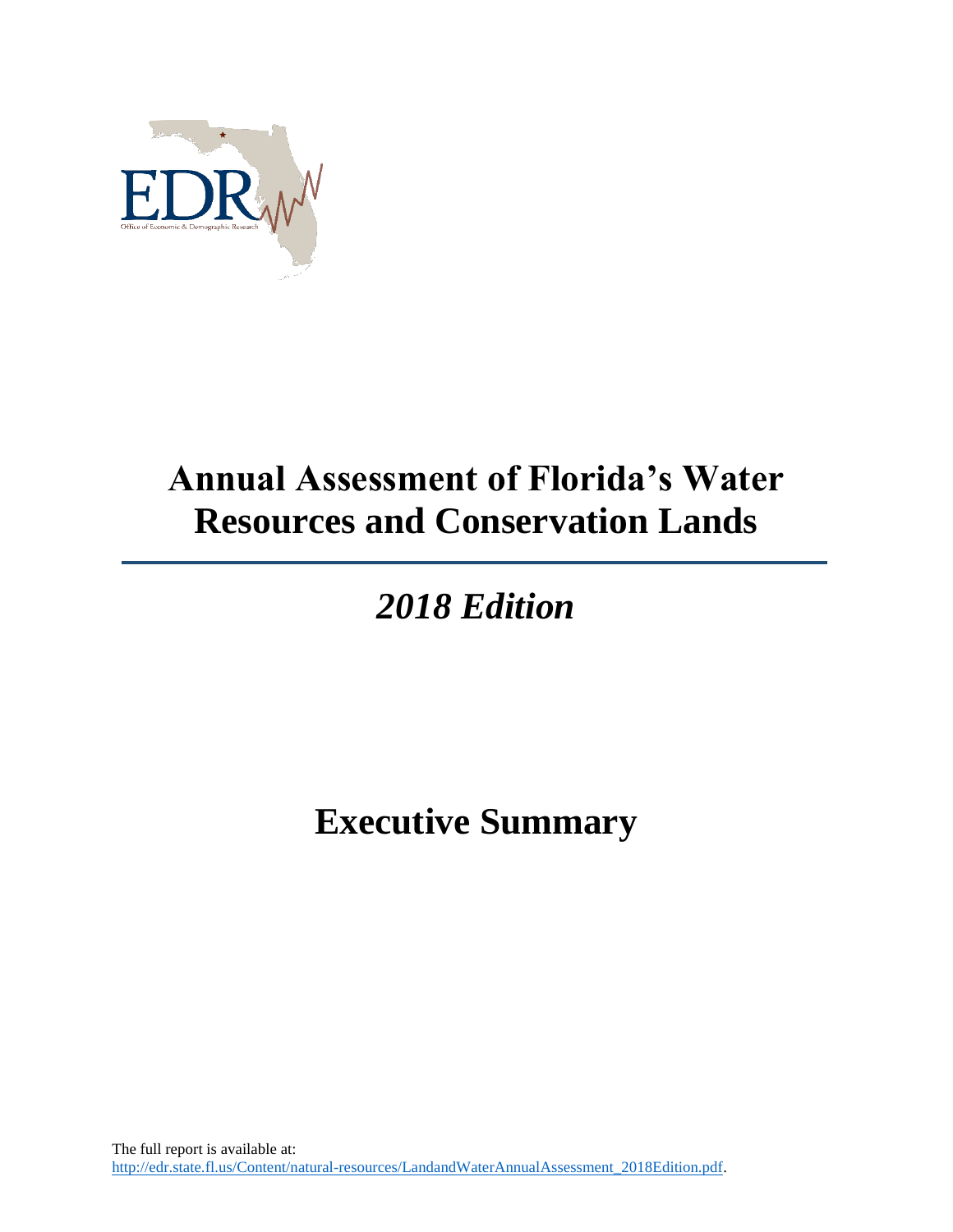The Office of Economic and Demographic Research (EDR) has completed the second annual assessment of Florida's water resources and conservation lands pursuant to section 403.928, Florida Statutes. Due to the magnitude of the assessment and the fundamental intent of EDR to produce accurate and methodologically sound results, the 2018 edition of this report is still an intermediate step to full compliance with section 403.928, Florida Statutes. However, this edition makes substantial progress over the previous edition and may allow some components of the timeline to be advanced.<sup>1</sup>

Lands can be acquired for conservation by public or private entities and can be obtained in fee or less-than-fee simple ownership.<sup>2</sup> Once acquired, the lands are typically managed to maintain their conservation purposes. As such, expenditures on conservation lands can be categorized into acquisition expenditures and management expenditures. In Fiscal Year 2016-17, the State of Florida expended \$68.1 million on conservation land acquisition<sup>3</sup> and \$192.6 million on conservation land management.<sup>4</sup> Regarding the impact on ad valorem taxation, roughly  $3.12$ percent of the statewide county tax base and 2.77 percent of the statewide school tax base were lost. As a result, on net, approximately \$531 million in county taxes and \$424 million in school taxes were shifted to other property owners or lost due to lands being held in conservation in 2017.<sup>5</sup> The analysis of any offsetting positive taxable value arising from public conservation land ownership is still inconclusive, but suggestive that the statewide impact is minimal at best.

Approximately 30 percent of all land in the State of Florida is currently managed for conservation purposes, with eight counties already over 50 percent.<sup>6</sup> If all lands identified in plans set forth by state agencies and water management districts are acquired, this share will jump to over 43 percent.<sup>7</sup> If federal, local, and private plans were accounted for, this share would be even greater. Adding the projected total acquisition costs for the additional conservation lands identified in the plans developed by the state and water management districts produces a preliminary cost estimate of just over \$10.6 billion, of which the analysis suggests that nearly 75 percent would be a state responsibility. At the current rate of annual state conservation land acquisition expenditures, it would take about 163 years to generate the state's share. Any future conservation lands that are acquired will entail additional costs for management as well as the acquisition cost. Currently, a dedicated revenue source for managing the state's lands does not exist. Assuming the current level of expenditures per acre, the additional cost to the state to manage the planned land acquisitions is projected to be \$112.2 million, annually.

With just under one-third of the land in the State of Florida already acquired for conservation purposes and nearly half identified for future conservation land acquisition, significant policy questions arise. For example, how much conservation land is needed and for what purpose? Where

 $\overline{a}$ 

<sup>&</sup>lt;sup>1</sup> See section titled "1. Introduction and Purpose" for an expected timeline of future analyses.

<sup>&</sup>lt;sup>2</sup> See subsection titled "Costs of Acquisition and Maintenance under Fee and Less-than-fee Simple Ownership" for further details on ownership types.

<sup>&</sup>lt;sup>3</sup> See Tables 2.2.3, 2.2.4, and 2.2.5.

<sup>4</sup> See Table 2.2.6.

<sup>5</sup> See Table 2.1.2.

<sup>6</sup> See Tables 2.1.2 (Part 3) and 2.1.4 (Part 3). The eight counties are: Broward, Collier, Miami-Dade, Monroe, Okaloosa, Franklin, Liberty, and Wakulla.

<sup>7</sup> See Table 2.3.6. This projection does not include any additions to current federal, local, or private conservation lands.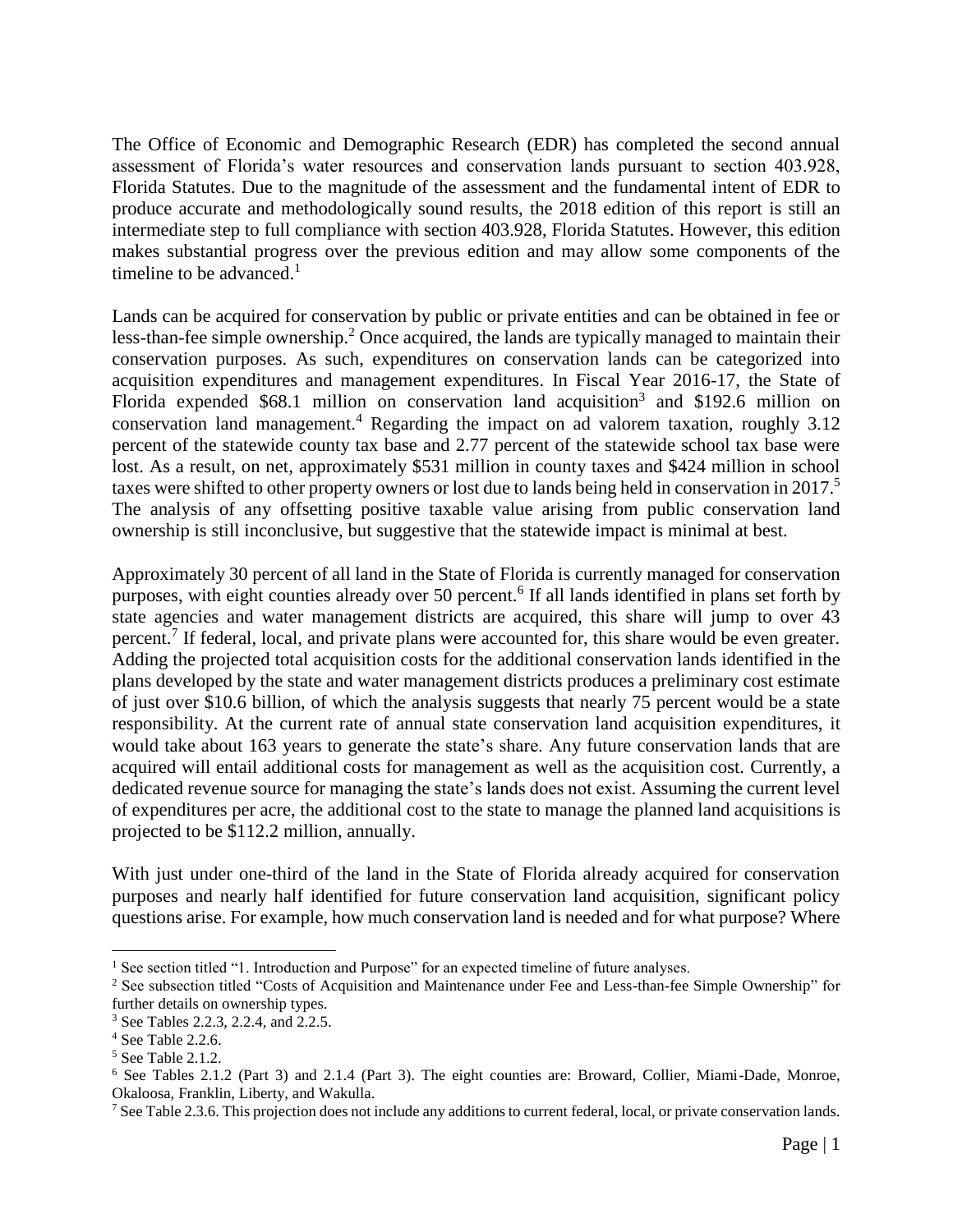should it be located? At what point does the volume of conservation land acreage alter the pattern of economic growth as expanding metropolitan areas are forced upward instead of outward? Is this change acceptable to policy makers? Should there be a greater focus on selling non-essential conservation lands as surplus? Is primarily owning conservation land in fee simple the most efficient strategy for Florida? Would encouraging less-than-fee simple ownership help to alleviate economic concerns associated with government ownership of conservation land? Are adequate funds available for managing current and future acquisitions? It is EDR's objective that this ongoing report will assist policy makers in developing the answers to these types of questions.

Regarding water resources, according to the water management districts, water demand is projected to increase by 17 percent in the next 20 years and reach 7,515.9 millions of gallons daily by 2035 (assuming average annual rainfall and not accounting for potential new water conservation activities). The two largest drivers of water demand are and will continue to be population growth and agriculture. The projected water demand may grow even higher if drought conditions occur, with 1-in-10 year droughts potentially increasing demand by an additional 24 percent over the same 20-year period. On the other hand, the increases in demand can be partially offset if effective water conservation strategies are implemented. According to the districts' regional water supply plans and water supply assessments, the water needs of the state can be met through the 2035 planning horizon with a combination of traditional and alternative water sources, appropriate management, conservation, and implementation of the projects identified in the applicable regional water supply plans. Because no district can meet its future demand solely with existing source capacity, $8$  these extra efforts (and the funding for them) are critical over the period from now through 2035.

In the 2016-17 fiscal year, the State of Florida expended approximately \$57 million on water supply<sup>9</sup> projects and an additional \$806 million on water quality and other water resource-related programs.<sup>10</sup> In the most recent three fiscal years, expenditures for water resources have increased steadily, leading to questions about financial sustainability. Based on the projected revenues from sources historically allocated to water resources, the recent levels of increases cannot be sustained into the future without supplementation from other revenue sources. These sources could include statutorily uncommitted Documentary Stamp Taxes, additional General Revenue funds, or the use of bonds. As a result, policy questions may arise. What are the most cost-efficient and effective programs, projects, and initiatives that are being funded? What are the appropriate levels of funding? Are adequate funds available to sustain these efforts? To what extent should land acquisition programs be required to identify quantifiable water resource benefits? It is EDR's objective that this ongoing report will assist policy makers in developing the answers to these types of questions.

Subsequent editions of this report will include an analysis of future expenditures necessary to comply with laws governing water supply and water quality as well as achieve the Legislature's intent that sufficient water be available for all existing and future reasonable-beneficial uses and the natural systems, while avoiding the adverse effects of competition for water supplies. EDR is currently working to develop the integrated water supply and demand model necessary to address

 $\overline{a}$ 

<sup>8</sup> See Table 3.2.2.

<sup>&</sup>lt;sup>9</sup> See Table 4.1.1.

 $10$  See Table 4.1.7.